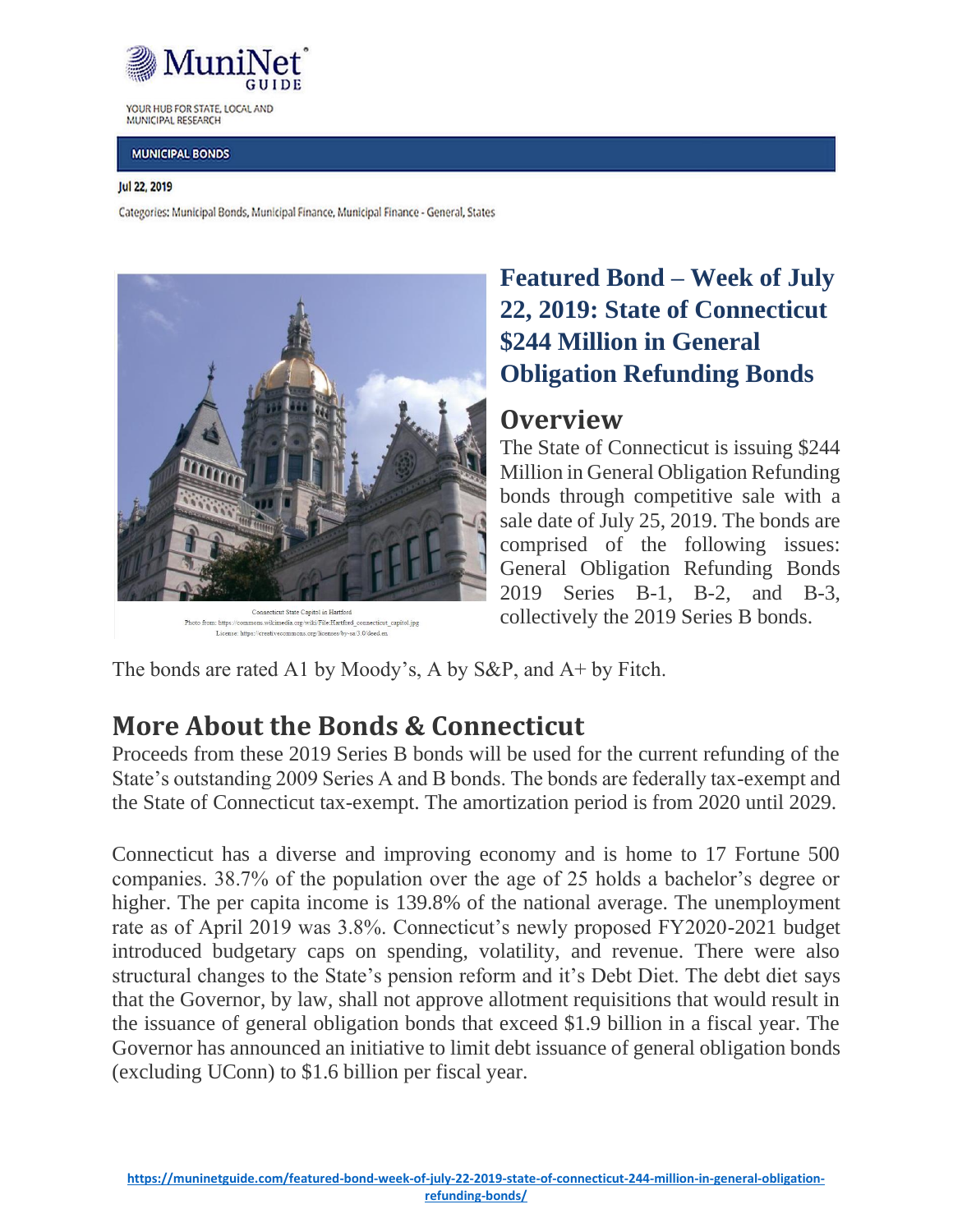# **Security for the Bonds**

The bonds will be general obligation bonds of the State of Connecticut. The full faith and credit of the State will be pledged for the payment of the principal of and interest on the Bonds as the same become due.

These details and more on purposes, security, risks and other matters pertaining to these State of Connecticut Refunding Bonds can the found in the official statement, [provided](https://www.munios.com/munios-notice.aspx?e=VA0WN) by [MuniOS.](https://www.munios.com/munios-notice.aspx?e=VA0WN) After registering, if needed, visitors can link directly to the official statement as well as an investor's roadshow by searching for the State of Connecticut.

## **Statistical Snapshot: The State of Connecticut Selected Financial and Economic Indicators**

| <b>State of Connecticut</b>                                   |                          |                                  |
|---------------------------------------------------------------|--------------------------|----------------------------------|
| <b>Characteristic</b>                                         | Asof06/30/2018<br>Credit | 2017-2018<br><b>State Median</b> |
|                                                               |                          |                                  |
| General Obligation Debt (\$000s)                              | \$16,922,197             | \$1,166,111                      |
| Total Liabilities (\$000s)                                    | \$86,919,922             | \$14,345,269                     |
| Total Unrestricted Net Assets (\$000s)                        | $-$61,949,017$           | $-54,882,219$                    |
| <b>Governmental Activities Income Statement</b>               |                          |                                  |
| Total Governmental Tax Revenue (\$000s)                       | \$18,308,771             | \$10,065,850                     |
| Total Governmental Revenue (\$000s)                           | \$29,288,154             | \$21,396,448                     |
| Total Governmantal Activities Expense (\$000s)                | \$17,631,249             | \$19,665,504                     |
| Revenue Over Expense (\$000s)                                 | \$11,656,905             | \$162,876                        |
| <b>Debt Ratios</b>                                            |                          |                                  |
| <b>Total Direct Debt % Personal Income</b>                    | 9.60%                    | 2.70%                            |
| <b>Total Direct Debt per Capita</b>                           | \$6,956.80               | \$1,281.20                       |
| <b>Total Pension Funded Ratio</b>                             | 45.72%                   | 68.93%                           |
| <b>Financial Cushion</b>                                      |                          |                                  |
| Total Tax Revenue per Capita - Governmental Activities        | \$5,122.90               | \$2,755.70                       |
| Unrestricted Net Assets/Total Expenditures - Gov't Activities | $-351.4$                 | $-27.7$                          |
| <b>Liquidity Ratios</b>                                       |                          |                                  |
| Days Cash on Hand - Governmental Activities                   | 53.7                     | 76.8                             |
| Days Cash on Hand - General Fund                              | 9.7                      | 49.7                             |

State of Connecticut financial snapshot as of June 31, 2018 Fiscal Year Audit. Source: Merritt Research Services, LLC

Provided above is a quick snapshot of financial characteristics of the State of Connecticut along with the medians for other U.S. States, courtesy of Merritt [Research](https://www.merrittresearch.com/) [Services,](https://www.merrittresearch.com/) LLC. Merritt has many of the sector medians publicly available and regularly updated on their [Benchmark](https://www.merrittresearch.com/benchmark-central) Central page. (Merritt believes the data to be reliable but does not make any representations as to its accuracy or completeness)*.*

In addition to the Merritt information related to the featured bond, more information can be found on our municipal bond [calendar,](https://muninetguide.com/municipal-finance/municipal-bond-calendar/) city, state, and [county](https://muninetguide.com/cities-states/) pages.

*These facts and numbers are for informational purposes and should not be considered an official disclosure for potential investors. Investors should consult the official statement. None of the information provided should be construed as a*